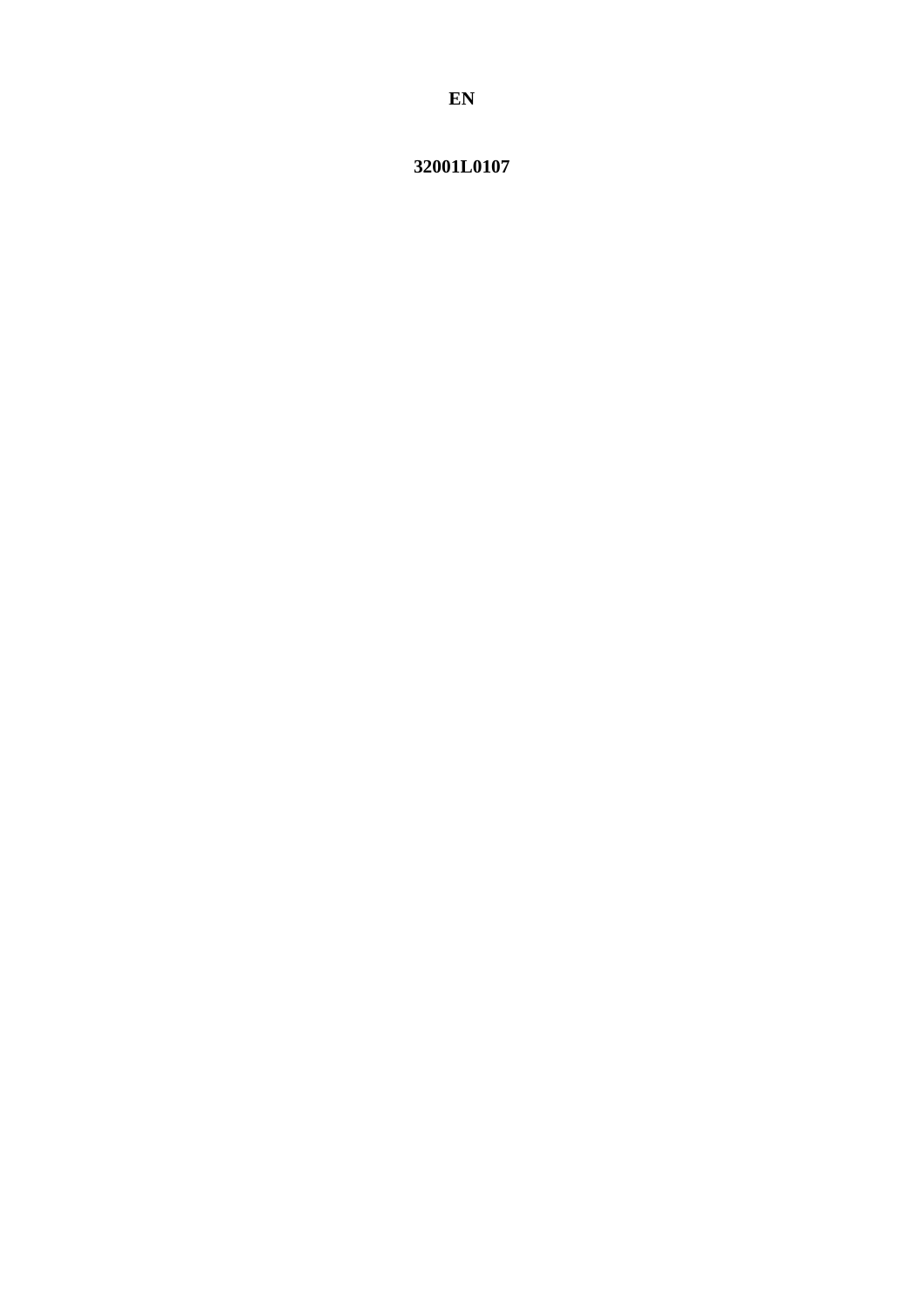# **DECISION OF THE EEA JOINT COMMITTEE No 103/2002**

# **of 12 July 2002**

#### **amending Annex IX (Financial services) to the EEA Agreement**

#### THE EEA JOINT COMMITTEE,

Having regard to the Agreement on the European Economic Area, as amended by the Protocol adjusting the Agreement on the European Economic Area, hereinafter referred to as 'the Agreement', and in particular Article 98 thereof,

Whereas:

- (1) Annex IX to the Agreement was amended by Decision of the EEA Joint Committee No 86/2002 of 25 June 2002<sup>[1](#page-0-0)</sup>.
- (2) Directive 2001/107/EC of the European Parliament and of the Council of 21 January 2002 amending Council Directive 85/611/EEC on the coordination of laws, regulations and administrative provisions relating to undertakings for collective investment in transferable securities (UCITS) with a view to regulating management companies and simplified prospectuses<sup>[2](#page-1-0)</sup> is to be incorporated into the Agreement.
- (3) Directive 2001/108/EC of the European Parliament and of the Council of 21 January 2002 amending Council Directive 85/611/EEC on the coordination of laws, regulations and administrative provisions relating to undertakings for collective investment in transferable securities (UCITS), with regard to investments of UCITS $3$ is to be incorporated into the Agreement,

HAS DECIDED AS FOLLOWS:

### *Article 1*

Annex IX to the Agreement shall be amended as follows:

1. The following indents shall be added in point 30 (Council Directive 85/611/EEC):

- '- **32001 L 0107:** Directive 2001/107/EC of the European Parliament and of the Council of 21 January 2002 (OJ L 41, 13.2.2002, p. 20),
- **32001 L 0108:** Directive 2001/108/EC of the European Parliament and of the Council of 21 January 2002 (OJ L 41, 13.2.2002, p. 35).'

-

 $1$  OJ L 266, 3.10.2002, p. 52.

<span id="page-1-0"></span><sup>2</sup> OJ L 41, 13.2.2002, p. 20.

<span id="page-1-1"></span> $3$  OJ L 41, 13.2.2002, p. 35.